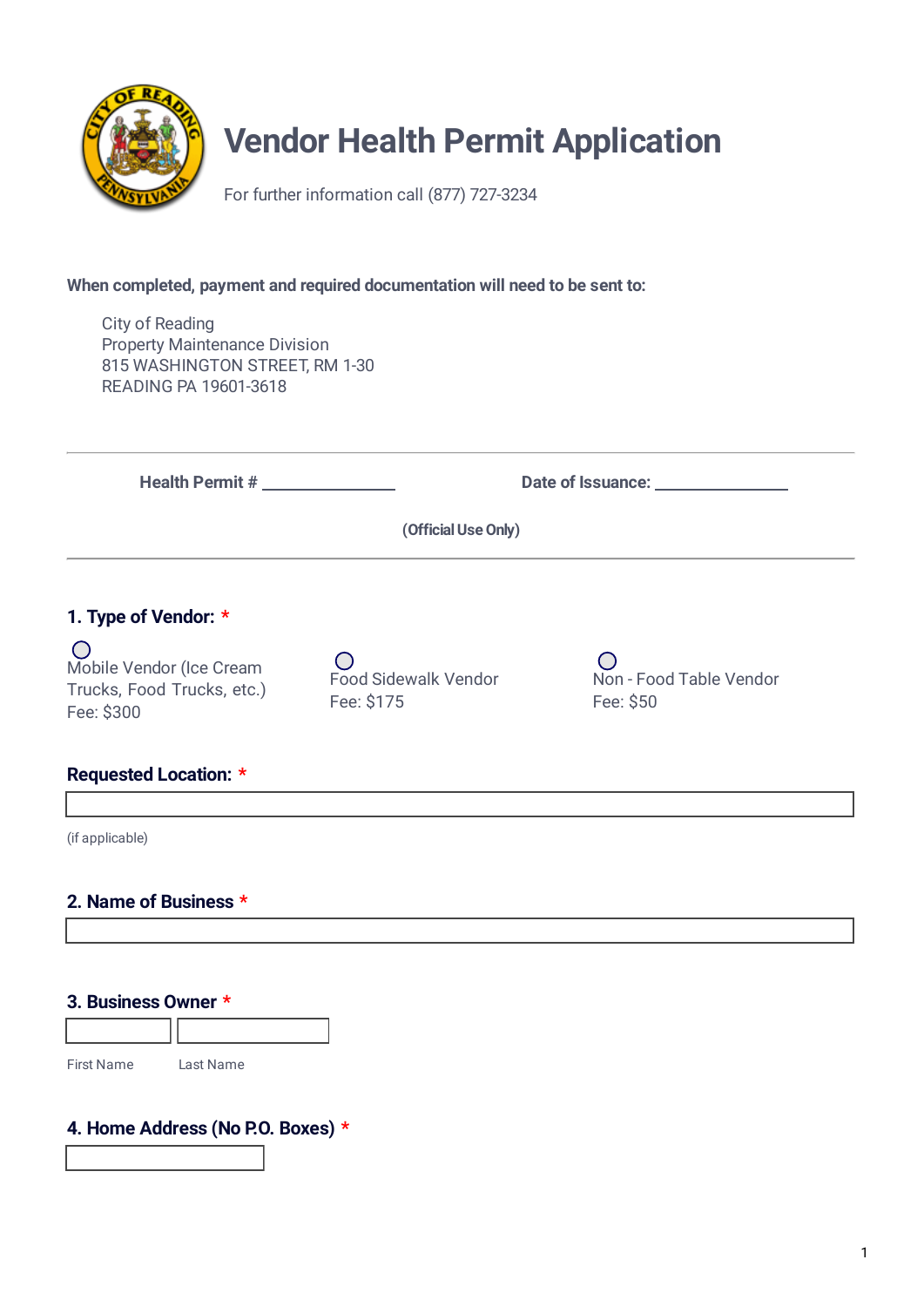Street Address Line 2

#### **5. Owner's Daytime Telephone #**

Please enter a valid phone number.

# **6. Owner's Evening Telephone #**

Please enter a valid phone number.

## **7. Owner's Fax #**

Please enter a valid phone number.

#### **Employee Selling Food**

#### **8. Employee Name**

First Name Last Name

#### **9. Contact Daytime Telephone #**

Please enter a valid phone number.

#### 10. Required Documentation

- Copy of Business Owner's state issued identification (e.g., driver's license)
- Valid PA ServSafe Certificate (if selling non-packaged food items)
- Certificate of business liability insurance for the above stated business with minimum coverage of \$100,000 per individual and \$500,000 per incident
- Business Privilege License (obtained from Citizens Service Center, Room 1-27)